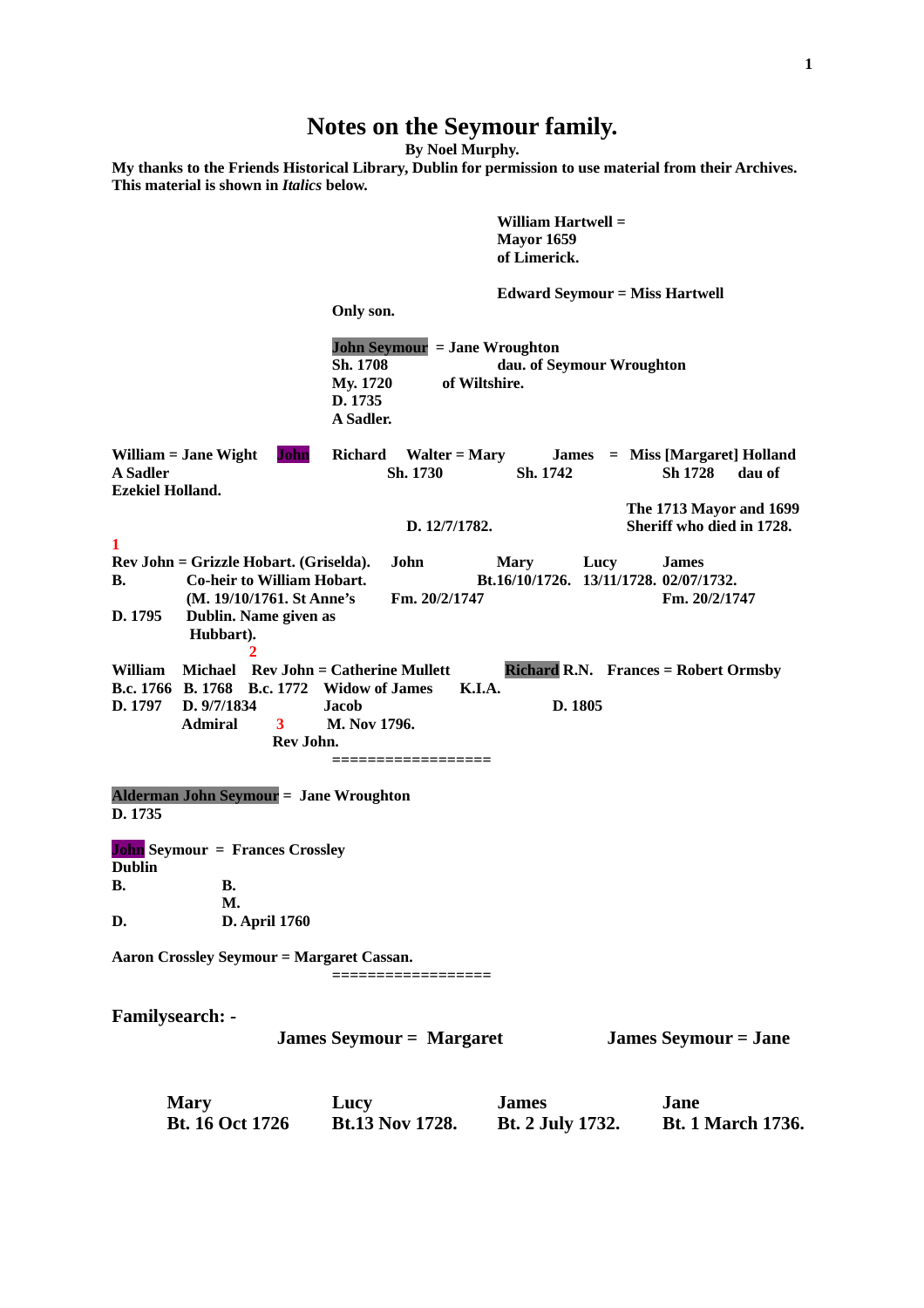*Is this James Seymour the 1728 Sheriff? Is Margaret, his wife, the daughter of Ezekiel Holland? Did she die after giving birth to their son James? And did James, the Sheriff remarry a Jane and have a daughter with her, naturally called Jane after her mother? James, the Freeman admitted in 1747 is positively identified as the son of James Seymour, Burgess. In Limerick a Freeman served his year as Sheriff from October to October the following year, then as a matter of courtesy he was elected a Burgess and became one of the Councilmen of the Corporation of Limerick. The Mayor was chosen from these Burgesses and on completion of his year as Mayor was then elected an Alderman for life. The basic path for the vast majority of men was to become a Freeman at the age of 21 years, this also tied in with the end of one's apprenticeship. Then after, say 10 years as a progressing Merchant or Tradesman one would be offered the post of Sheriff. After 10 to 20 years as a Councilman one would be suitable for the position of Mayor. Generally if a man's name did not appear as Mayor in that time frame it meant that he had died.*

#### **Rosemary ffolliott's BMD's from Microfiche in the Limerick Co. Library.**

**Limerick Chronicle, Monday 20 July 1772,**

**Advert: Margaret Seymour, widow, who was lately in partnership with Mr William** 

**MacCarell, carries on the business of supplying mourning…..**

**Dublin Hibernian Journal,Monday 13 Sept 1784,**

**Died in Limerick, the widow [Margaret] Seymour, an eminent confectioner. (Mentioned in 1769 Trade Directory of Main St., Englishtown, i.e. Mary St. or Nicholas St.). (Sheriff James had a wife called Margaret).**

**Limerick Chronicle, Thursday 22 Jan 1789,**

**Married this morning, by the Rev John Seymour at St Munchin's church, the Rev John Crosley Seymour, of Abington, Co. Limerick, to Miss Wight, daughter of the late Rev Edward Wight. (Catherine Wight)**

**Limerick Chronicle, Thursday 24 Sept 1789,**

**Advert: To be let the dwelling house in St. John's Street, opposite Mr Ben Bushell's Chandler and two houses in the adjoining Lane. Enquiries to the Rev John Seymour, The Mall, Limerick.**

**Ennis Chronicle, Thursday 21 Aug 1794,** 

Limerick 20<sup>th</sup>. Richard Seymour, son of the Rev John Seymour, of this City, is **promoted to a Lieutenancy in H.M.S. Impregnable of 90 guns.**

**Clare Journal, Monday 27 July 1795.** 

**Died on Wednesday evening at his lodgings near the new Bridge, Limerick, the Rev John Seymour, Rector of Abington in the Diocese of Cashel.**

**Limerick Chronicle, Saturday 21 Oct 1796,** 

**Married a few days ago at Mortellstown, Co. Tipperary, the Rev John Seymour, 2, son of the late Rev John Seymour, of this City, to Mrs Jacob relict of John Jacob late of Fethard. (Catherine Millett)**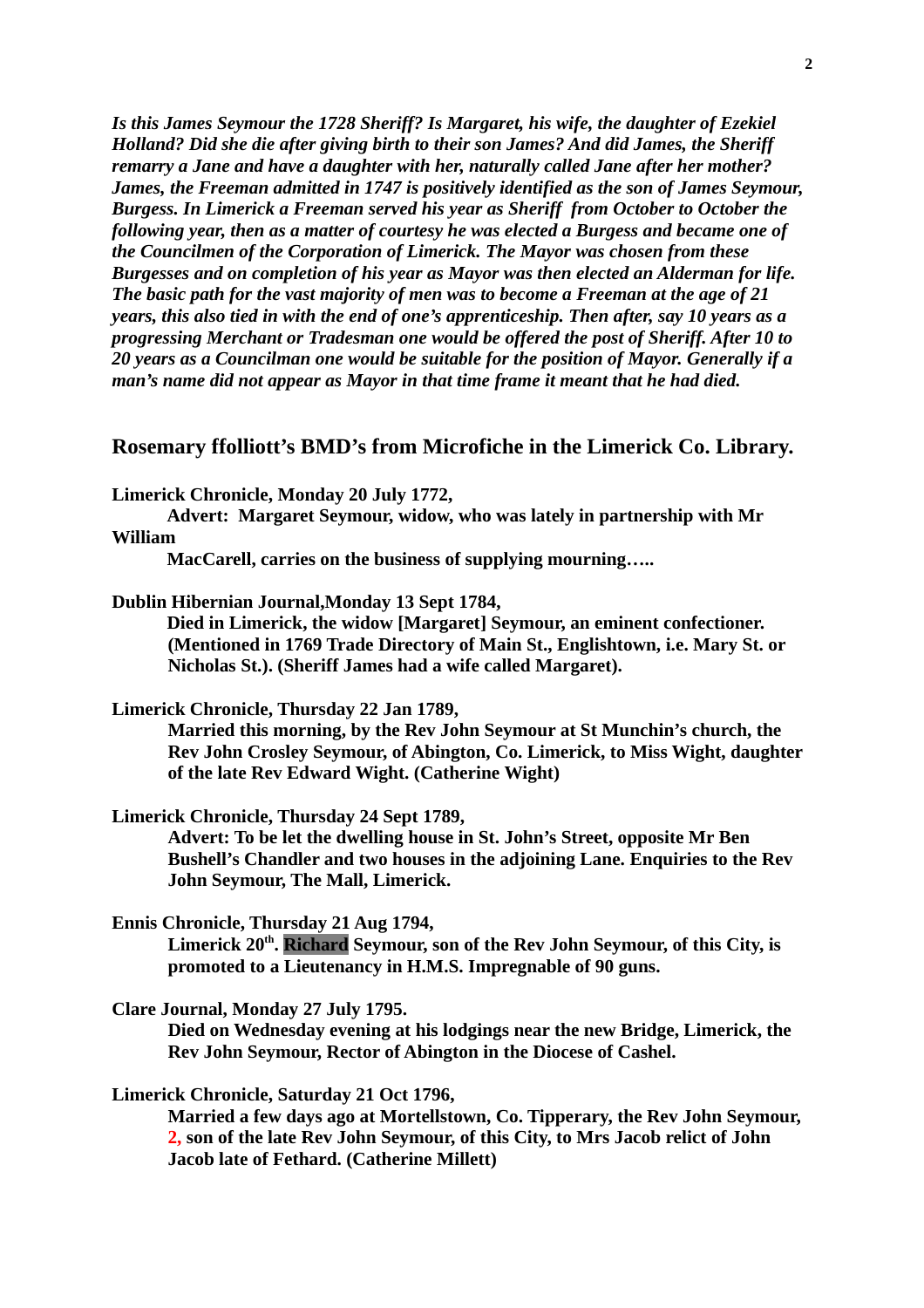**Clare Journal, Monday 1 May 1797,**

Limerick 29<sup>th</sup> April: Married in Cork, Robert Ormsby, Lt. of the Sligo Militia to **Miss [Frances] Seymour, only daughter of the late Rev John Seymour, of this City. (Frances died in 1805).**

**Ennis Chronicle, Thursday 20 Nov 1800,**

**Married at Youghal, Mr James Seymour junr., Merchant, to Miss Trotter.**

**Ennis Chronicle, Saturday 17 Feb 1810,**

**Bankrupt: Thomas Seymour of the City of Limerick, Merchant, to surrender on the 24th and 27th. (Thomas was a Quaker who had been insolvent before but who had been re-admitted to the Society of Friends in 1800. The 1810 Rates Book shows Thomas Seymour at No 5 Upper William St in a Stores valued at £150, the second highest valuation in that street).**

**Ennis Chronicle, Saturday 10 Dec 1814,**

**Married at Doonass church, Capt. Charles Seymour of the 59th Regt. to Miss Honora Molony, daughter of Thomas Molony of O'Briens Bridge, Co. Clare. In the Limerick Evening Post his name is given as Capt. Marlboro Seymour.**

**Limerick Evening Post, Thursday 10 Sept 1818, Married in Ballina, the Rev Joseph Seymour, senior to Miss Langley.**

**Limerick Chronicle, Saturday 24 June 1820,**

**Died in Mallow, Mrs Seymour, wife of the Rev Joseph Seymour, Rector of Ballaghadereen, Co. Mayo.**

**Limerick Chronicle, Wednesday 21 March 1821,**

**Advert: Joseph and Horatio Seymour, Drug, Oil Colour and Patent Medicine and Dye stuff Warehouse, No. 1 Cornmarket Row, Limerick.**

**Limerick Chronicle. Obits. 09/08/1826.**

**Died at his residence in Tipperary, the Rev John Seymour, Rector of Shronehill, only brother of Sir Michael Seymour, Bart. Captain in Royal Navy.**

**Guild Members,**

**George Seymour, Nailers Guild. 1840 John Seymor, Hatters Guild. 1840**

**====================**

### *Seymour Deaths from Quaker Burial Records.*

- *Thomas Seymour, died 08/11/1828, aged 61, of Limerick, retired.*
- *Jane Seymour, died 18/08/1832, aged 45, of Limerick, not in business.*
- *Richard Seymour, died 16/04/1836, aged 39, of George's St. Limerick. Shopkeeper.*
- *Anne Seymour, died 16/06/1839, aged 83, of Shelbourne, widow of Thomas Seymour. (In 1840 Shelbourne House was the seat of Horatio Nelson Seymour. 1801-1877. Auctioneer.)*
- *Emily Seymour, died 05/03/1840, aged 3, of Cecil St., daughter of John Seymour,*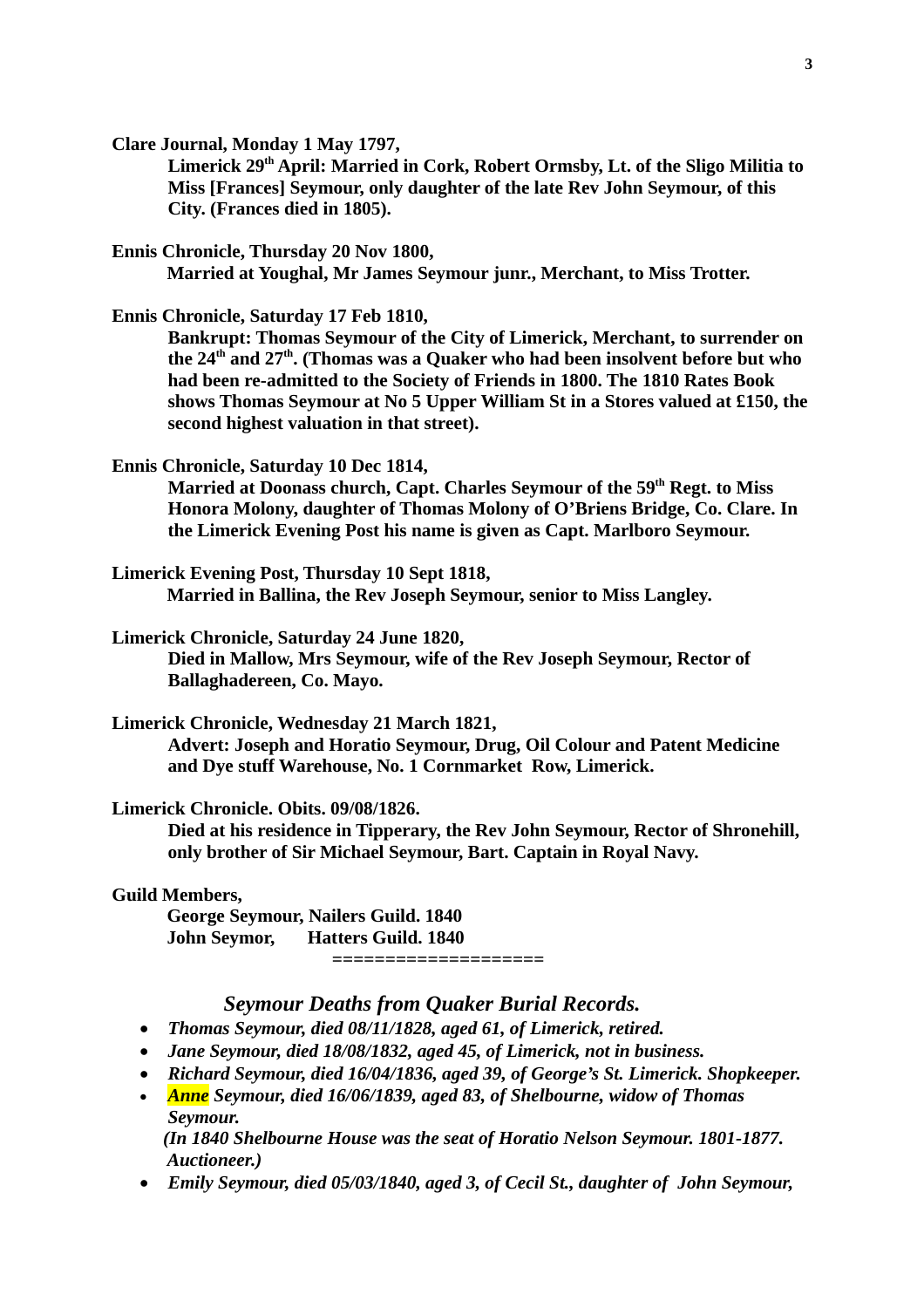*the Auctioneer.*

- *Richard Henry Seymour, died 19/09/1850, aged 11, of George's St., son of John Seymour, Auctioneer.*
- *Sarah Seymour, died 03/06/1853, aged 64, of George's St. wife of Joseph Thomas Seymour.*
- *Frederick Richard Seymour, died 19/09/1857, aged 1 month, of George's St., son of Richard F. and Anna Seymour.*
- *Agnes Evangeline Seymour, died 22/02/1862, aged 18, of Glentworth St., daughter of John Seymour the Auctioneer (and Margaretta his wife)*
- *Richard Frederick Seymour, died 23/07/1866, aged 39, of Wellington Villa, Paper Dealer.*
- *Annie Charlotte Seymour, died 19/07/1866, aged 3 months, of Wellington Villa.*
- *Joseph Thomas Seymour, died 03/10/1875, aged 76, of Carrick-on-Suir. Shopkeeper. Lately of Limerick.*

**=====================**

## **Limerick Local Studies. Obits.**

- **Mrs Seymour. Died on Tuesday 17/09/1822 at the house of her son Rev John Seymour in Tipperary, Mrs Seymour relict of the late Rev John Seymour of Limerick and mother of Sir Michael Seymour, Bart. (This records the death of Griselda Hubbart).**
- **Ann Seymour, of Shelbourne Rd., Limerick, death reported 19/06/1839. Widow of late Thomas. Died at son's house. Quaker.**
- **Mary Seymour, of Shelbourne, North Strand, death reported 04/02/1846. Wife of Horatio Nelson Seymour. (Mary Jones).**
- **Mary Seymour of Rathbane Cottage, death reported 31/03/1849. Aged 10 yrs, daughter of Horatio Nelson Seymour.**
- **Richard Seymour of George's St., death reported 21/09/1850. Age 12 yrs. Son of John**

 **Seymour, Auctioneer.**

- **Thomas Seymour of Bedford Row died 06/10/1850. Cabinet maker and upholsterer.**
- **Elizabeth Seymour of Rathbane Cottage, Death reported 27/04/1853. Age 21yrs. Eldest daughter of Horatio Nelson Seymour.**
- **Sarah Seymour of George's St., died 03/06/1853. Wife of Joseph T. Seymour.**
- **Francis Seymour of Blackrock Rd., Cork. Death reported 01/02/1854. Age 64yrs. Proprietor and Manager of Theatres in Cork and Limerick.**
- **Margaret Seymour of Blackrock Rd. Cork. Death reported 05/11/1856. Widow of Francis Seymour, Lessee and manager of the Theatres Royal of Cork, Limerick, Belfast and Glascow.**
- **Frederick Richard Seymour, died at Kilkee. Death reported 23/09/1857. Infant son of**

**R.F.Seymour of Limerick City.**

- **Andrew Seymour of George's St., died 06/10/1857. Mineral water manufacturer.**  *Andrew was at 120 George St. in Griffith's Valuation of 1851.*
- **Agnes Evangeline Seymour of 13 Glentworth St., death reported 25/02/1862. Age 18yrs. Youngest daughter of John Seymour.**
- **Mary Jane Seymour died 09/10/1864, wife of Rev W.F.Seymour. Incumbent of Cahirnarry. Daughter of the late F.W.Vanderkiste.**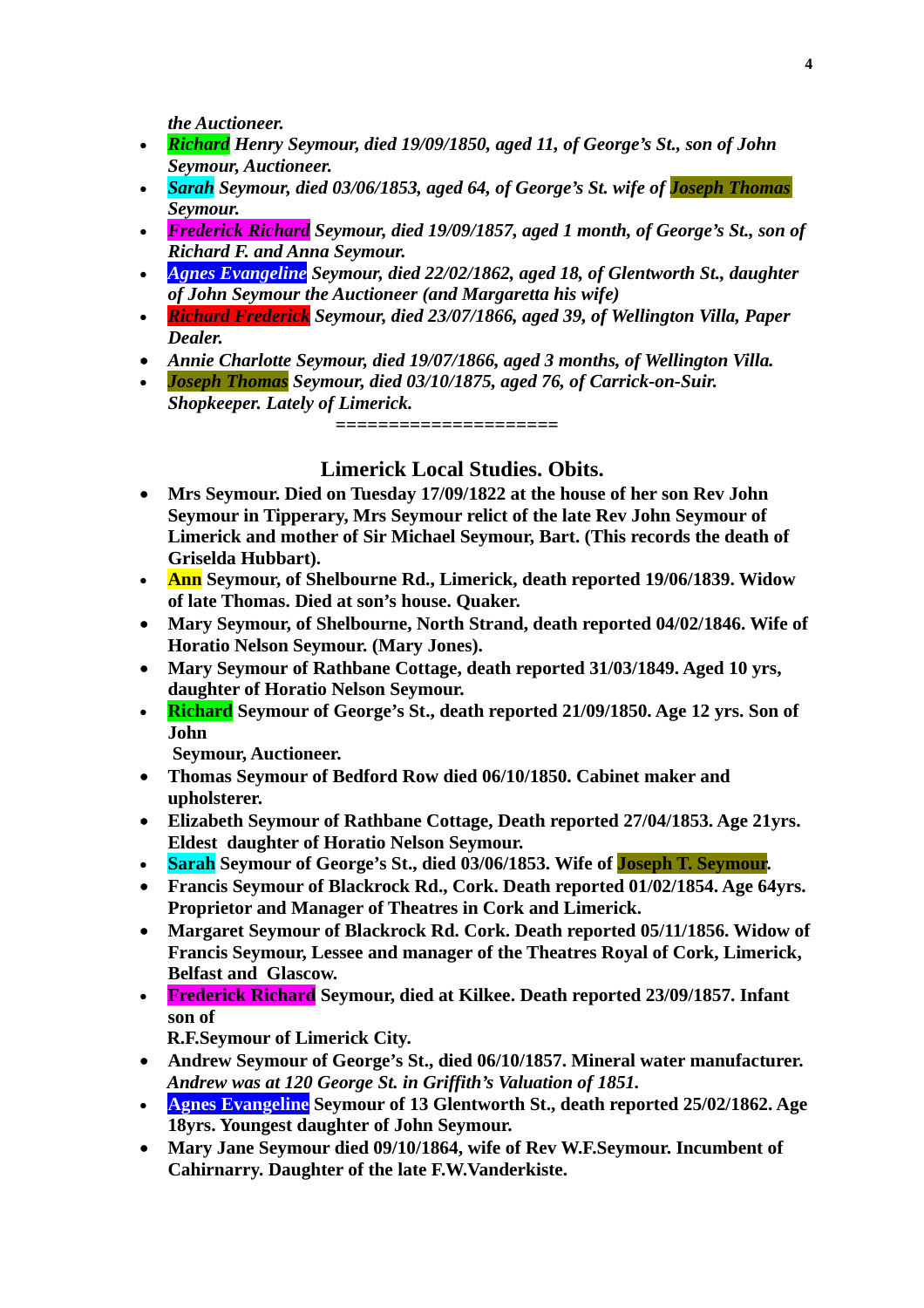- **Janette Maria Seymour of Kingston, Jamaica, died 27/10/1864. Wife of Rev Arthur Henry Seymour of Limerick City.**
- **Richard F.Seymour of Wellington Villa, Military Rd., death reported 24/07/1866. Of the firm of J.T.Seymour &Son, George's St.**
- **Rev Arthur Henry Seymour drowned with his new wife, Frances Marian Maguire on the 21/10/1870 in Madras, India. Brother-in-law to John Laird, Limerick City.**
- **Frederick William Seymour of 76 George's St., died on the 09/08/1874. Age 1yr. Son of Alfred Seymour.**
- **Joseph T.Seymour of Carrick-on-Suir, died 03/10/1875. Age 76yrs. Late of Limerick.**
- **Susanna Seymour of 76 George's St., died 06/10/1876. Age 48. Wife of Alfred Seymour.**
- **Horatio Nelson Seymour of 76 George's St., died 13/08/1877. Age 76yrs.**
- **John Fisher Seymour of 13 Glentworth St., died 06/11/1879. Age 76yrs.**
- **Alfred Seymour of 76 George's St., death reported 22/04/1882. Age 76yrs. [recte 47]**
- **William Rees Seymour of 14 Glentworth St., died 22/01/1884. (Age 49)**
- **Anne Seymour of Clifton Villa, Ennis Rd., died 26/04/1887. Age 91. Died at her son's house.**
- **Bessie Seymour of Rathbane Cottage, died 06/03/1895. Age 82. Wife of Thomas Trotter Seymour.**
- **Elizabeth Seymour of Abington Rectory, Co. Limerick died 29/08/1898. [2nd] Wife**

 **of Rev W.F.Seymour. (He was son of Rev Joseph John Seymour and was born in Galway). (She was 58 years old, therefore born 1840).**

- **Rev William Francis Seymour of Abington Rectory, died 04/10/1899. (Age 75). (Rev William Francis Seymour married in 1857).**
- **Harris Seymour of Clifton Villa, Ennis Rd., death reported 20/02/1902. Age 86.**
- **Miss Catherine Seymour of Clifton Villa, death reported 20/02/1902. Age 76.**
- **Anne Seymour of Glenview, Limerick died 26/06 1902. Age 85. Widow of George Seymour and sister of the late John Russell. (Anne Russell was born in England circa 1817 and was a Lodger at House 3, Mallow St., a widow living on interest.- 1901 Census. Anne was buried in the Russell Vault in Cahernarry Churchyard. Her parents were John and Eleanor Russell).**
- **Annie Henrietta of 14 Bachelors Walk, Dublin died on the 18/02/1906. Wife of Alfred Neville Seymour of Limerick. Died at residence of her father H.E.Hearne.**

# **Alumni Dublinenses**

# **Trinity College Dublin.**

| <b>Name</b>    | <b>Entered</b> | Age  | <b>Father and Occupation</b>  | Born in.                   |
|----------------|----------------|------|-------------------------------|----------------------------|
| <b>William</b> | 18/06/1783 17  |      | John Seymour, Clerk.          | Co. Limerick,              |
| 1766.          |                |      |                               |                            |
| John           | 05/07/1788 16  |      | <b>John Seymour, Clericus</b> | <b>Co. Limerick, 1772.</b> |
| <b>Stephen</b> | 20/05/1814     | - 16 | John Seymour, Clerk.          | Co. Limerick,              |
| 1798.          |                |      |                               |                            |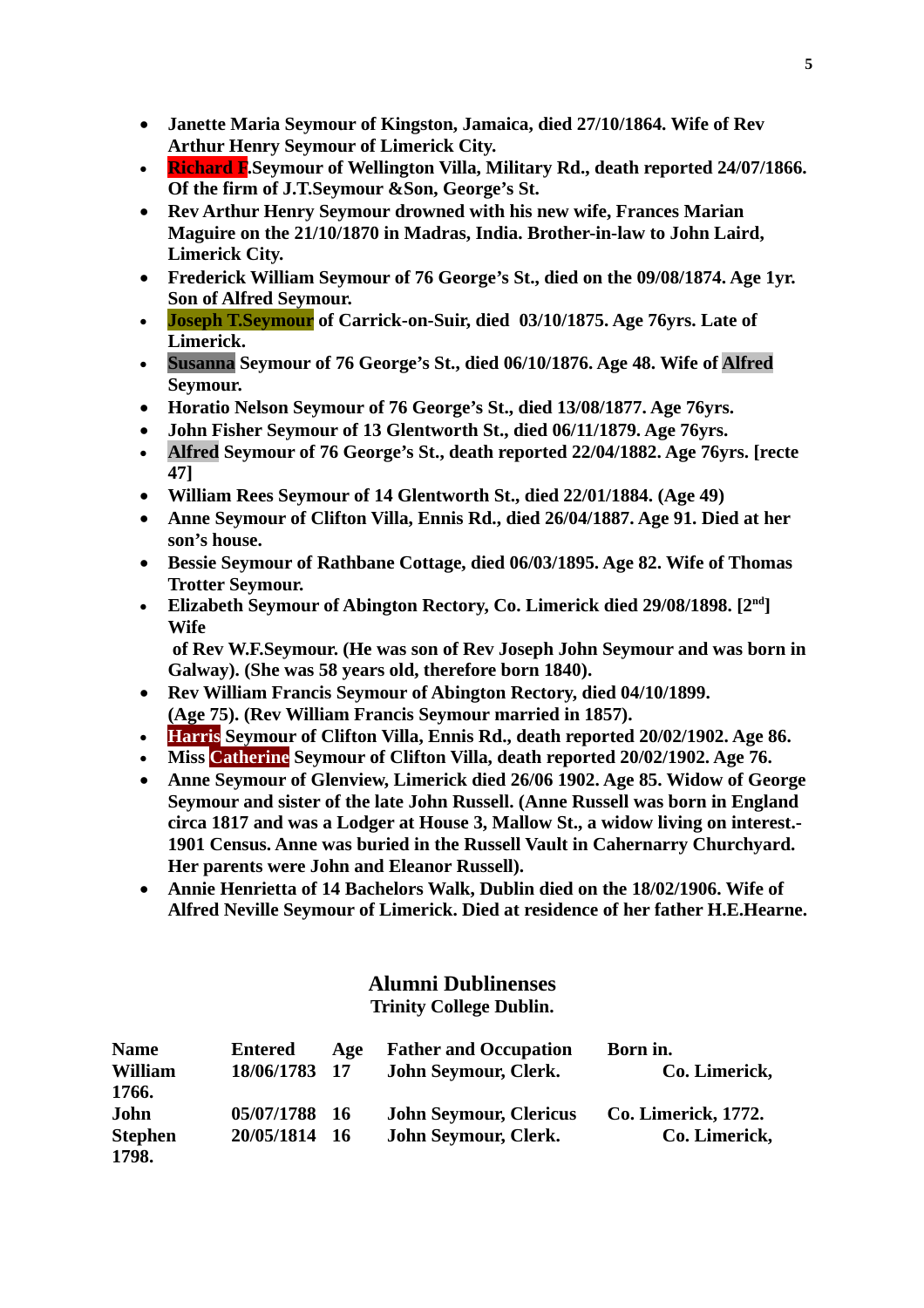**Michael Hobart 07/07/1817 18 John Seymour, Clerk. Co. Limerick, 1799.**

**Note: - Clericus and Clerk mean Clergyman. William and John are probably brothers. Stephen and Michael Hobart Seymour are also probably brothers and sons of the John who entered Trinity on the 05/07/1788.**

| <b>Limerick City Trade Directories</b>                                                                                                                                                                                                                                            |                  |      |
|-----------------------------------------------------------------------------------------------------------------------------------------------------------------------------------------------------------------------------------------------------------------------------------|------------------|------|
| Horatio Nelson Seymour. Auctioneer, of 50 William St.                                                                                                                                                                                                                             | 1824.            |      |
| Horatio Nelson Seymore. Auctioneer, of Bedford Row.                                                                                                                                                                                                                               | 1838.            |      |
| Horatio Nelson Seymour. Merchant, of Old Clare Street.<br>1838.                                                                                                                                                                                                                   |                  |      |
| Horatio Nelson Seymour. Merchant, of Rutland Street.<br>1840.                                                                                                                                                                                                                     |                  |      |
| Horatio Nelson Seymour. Corn Merchant, Commercial Buildings, Rutland St.,<br>1846.                                                                                                                                                                                                |                  |      |
| Horatio Nelson Seymour. Merchant, Commercial Buildings, Rutland Street. 1846.<br>Horatio Nelson Seymour, Merchant, Commercial Buildings, Rutland Street. 1856.<br>Horatio Nelson Seymour, Bonded Warehouses, Patrick Street.<br>Horatio Nelson Seymour, Merchant, Patrick Street. | 1870.            |      |
| 1870.                                                                                                                                                                                                                                                                             |                  |      |
| Horatio Nelson Seymour aged 76 at 76 George's St.<br>###                                                                                                                                                                                                                          | Died 13/08/1877. |      |
| <b>Thomas Seymour, Merchant</b><br>1809.                                                                                                                                                                                                                                          |                  |      |
| Thomas Seymore, Gent. Frederick St.                                                                                                                                                                                                                                               | 1824.            |      |
| T. T. Seymour, Cabinet Maker and Uphosterers, 14 George's St.<br>1838.                                                                                                                                                                                                            |                  |      |
| Thomas T. Seymour, Cabinet Makers and Upholsterers, 14 George's St.<br>1840.                                                                                                                                                                                                      |                  |      |
| Thomas Seymour, Paper Stainers and House Painters. 38 George's St.<br>1840.                                                                                                                                                                                                       |                  |      |
| Thomas T. Seymour, Cabinet Makers and Upholsterers, 49 George's St.<br>1846.                                                                                                                                                                                                      |                  |      |
| Thomas Seymour of Bedford Row, Cabinet maker and upholsterer. Died,<br>###                                                                                                                                                                                                        | 06/10/1850.      |      |
| J. Seymour, Auctioneer, George's St.<br>1838.                                                                                                                                                                                                                                     |                  |      |
| John Seymour, Auctioneer, Cecil St.                                                                                                                                                                                                                                               | 1840.            |      |
| John Seymour, Insurance Agent, Commercial Buildings,                                                                                                                                                                                                                              |                  | 1840 |
| John Seymour, Insurance Agent, 6 Upper Cecil St.<br>1846.                                                                                                                                                                                                                         |                  |      |
| John Seymour, Auctioneer, 6 Upper Cecil St.                                                                                                                                                                                                                                       | 1846             |      |
| John Seymour, Auctioneer, 13 Glentworth St.                                                                                                                                                                                                                                       | 1856.            |      |
| John Seymour, Insurance Agent, 13 Glentworth St.<br>1856.                                                                                                                                                                                                                         |                  |      |
| John Seymour, Auctioneer, 106 George's St.<br>1867.                                                                                                                                                                                                                               |                  |      |
| John Seymour, Insurance Agent, 106 George's St.                                                                                                                                                                                                                                   |                  | 1867 |
| John Seymour, Auctioneers, 13 Upper Glentworth St.                                                                                                                                                                                                                                | 1870.            |      |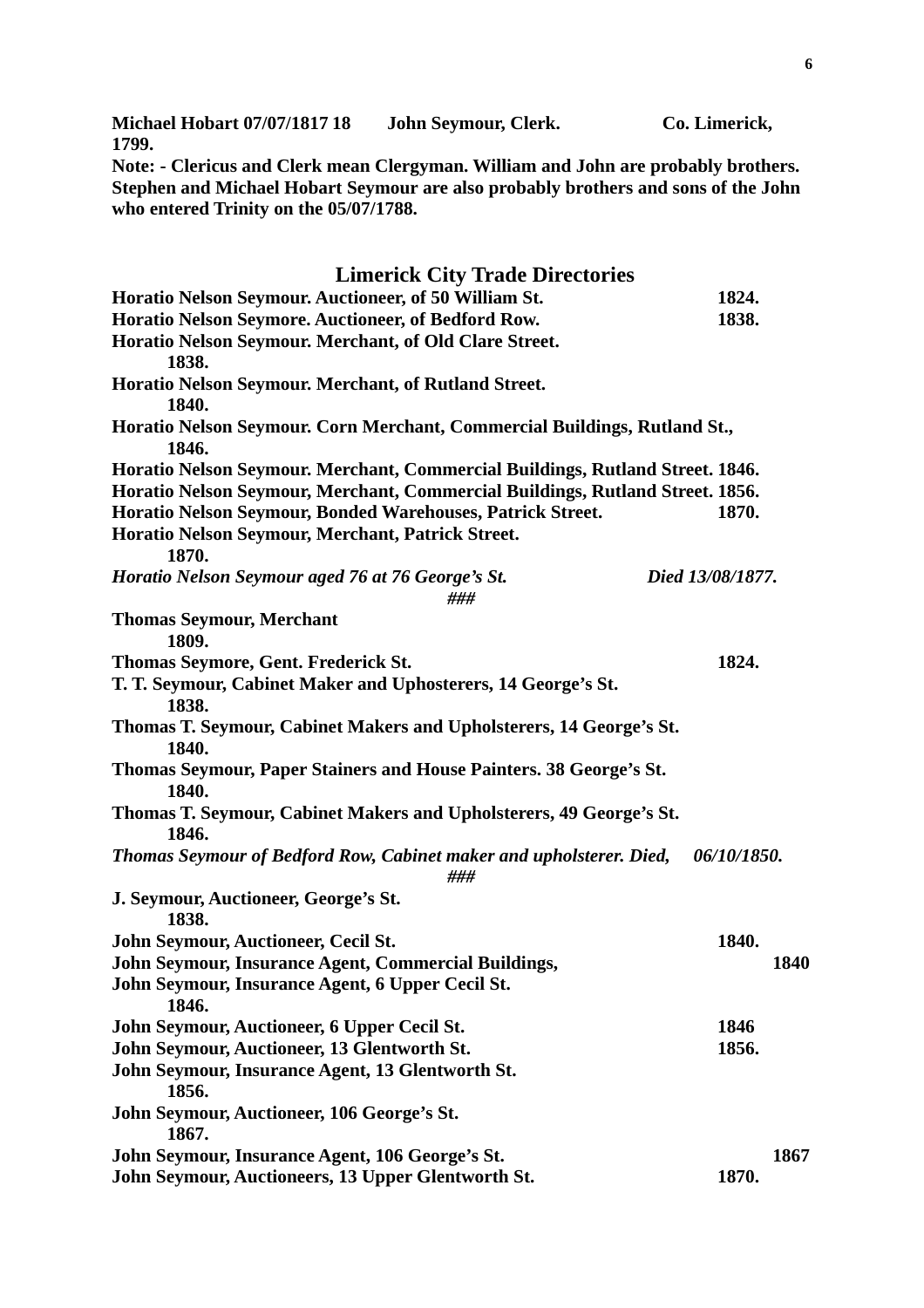| John Seymour, Insurance Agent, 13 Upper Glentworth St.<br>1870.                                   |                  |
|---------------------------------------------------------------------------------------------------|------------------|
| John Seymour, Auctioneers, 13 Glentworth St.                                                      | 1875.            |
| John Seymour, Auctioneers, 13 Upper Glentworth St.                                                | 1877.            |
| John Seymour, Auctioneers, 13 Glentworth St.                                                      | 1879.            |
| John Fisher Seymour, Age 76yrs. of 13 Glentworth St.,<br>died 06/11/1879.<br>###                  |                  |
| Joseph Seymour, Druggist, 50 William St.                                                          | 1824.            |
| J. Seymour, Painter and Glazier, George's St.                                                     | 1838.            |
| <b>Joseph T. Seymour, Painter and Glazier, 38 George's St.</b>                                    |                  |
| 1846.                                                                                             |                  |
| <b>Joseph T. Seymour, Paper Hanger, 38 George's St.</b>                                           |                  |
| 1846.                                                                                             |                  |
| Joseph T. Seymour, Painter and Glazier, 55 George's St.                                           |                  |
| 1856.                                                                                             |                  |
| <b>Joseph T. Seymour, Paper Hanger, 55 George's St.</b>                                           |                  |
| 1856.                                                                                             |                  |
| J. T. Seymour & Son, Painters and Glaziers, 57 George's St.                                       | 1867.            |
| <b>Seymour &amp; Son, Painters and Glaziers, 57 George St.</b>                                    | 1870             |
| <b>Seymour &amp; Son, Paper Hangers, 57 George's St.</b>                                          | 1870             |
| Joseph Thomas Seymour, aged 76, of Carrick-on-Suir. Shopkeeper.                                   | died 03/10/1875. |
| lately of Limerick. The 1844 Rates Book has a <b>Joseph Seymour</b> at No. 38 George's St.<br>### |                  |
| Joseph Thomas Seymour, Banker. [7] Upper Glentworth St.<br>1846.                                  |                  |
| Joseph T. Seymour, Banker, [7] Upper Glentworth St.                                               | 1870.            |
| William A. Seymour, Banker, 13 Glentworth St.                                                     | 1879.            |
| Joseph T. Seymour was Secretary of the Savings Bank.                                              |                  |
| ###                                                                                               |                  |
| Mrs and Miss Seymore, Academy and School, 13 Upper Glentworth St.<br>1867.                        |                  |
| Margaret and Mary E. Seymour, Academy/School, 13 Upper Glentworth St. 1870.                       |                  |
| Mrs and Misses Seymour, 13 Glentworth St.<br>1875.                                                |                  |
| Mrs Seymour, 8 Victoria Terrace.                                                                  | 1877             |
| Michael Seymour, Academy/School, 8 Victoria Terrace,                                              | 1879.            |
| Mrs Seymour, 8 Victoria Terrace,                                                                  | 1880.            |
| M. S. Seymour, Academy/School.                                                                    | 1880.            |
| These ladies must be the wife and daughters of John Seymour, the Auctioneer.<br>###               |                  |
| George Seymour, Nail Maker, Wickham St.<br>1856.                                                  |                  |
| G. Seymour, Nail Maker, 10 Wickham St.                                                            | 1867.            |
| George Seymour, Nail Maker, 10 Wickham St.                                                        | 1870.            |
| George Seymour, Nail Maker, 10 Wickham St.                                                        | 1877.            |
| George Seymour, Nailor, Wickham St.                                                               | 1879.            |
| George Seymour, Nailor, 10 Wickham St.                                                            | 1880.            |
| Thomas Seymour, Nail Maker, 20 Wickham St.                                                        | 1886.            |
| J. Seymour, Nailor, 8 Wickham St.                                                                 | 1891.            |
| George Seymour had a forge in Pike Lane off Pike Bow in Griffith's Valuation of 1851.             |                  |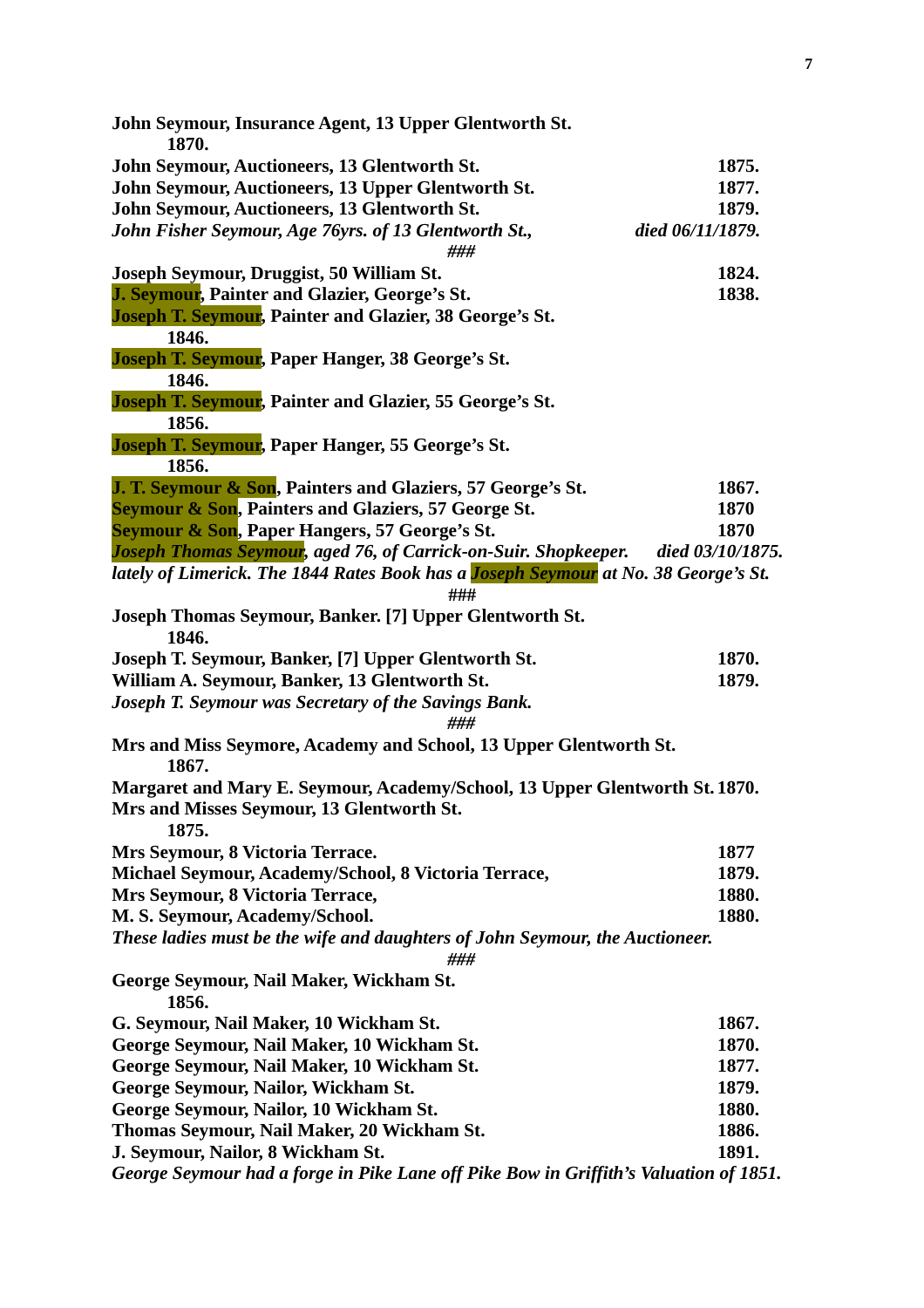*Pike Bow and Wickham St. lie opposite each other off William St.*

| ###                                                            |       |
|----------------------------------------------------------------|-------|
| Mr Harris Seymour, Gent. Ennis Rd.                             |       |
| 1870.                                                          |       |
| Harris Seymour, North Strand.                                  | 1875. |
| Harris Seymour, 4 Clifton Villa, Ennis Rd.                     |       |
| 1877.                                                          |       |
| Harris Seymour, 4 Clifton Villa, Ennis Rd.                     |       |
| 1880.                                                          |       |
| Harris Seymour, 4 Clifton Villa, Ennis Rd.                     |       |
| 1884.                                                          |       |
| <b>II.</b> Seymour, 4 Clifton Villa, North Circular Rd.        | 1891. |
| <b>Harris</b> Seymour of 4 Clifton Villa, aged 86,             | died  |
| 20/02/1902.                                                    |       |
| ###                                                            |       |
| Alfred Seymour, 76 George's St.                                | 1875. |
| <b>Alfred Seymour, Societies.</b>                              | 1875. |
| Alfred Seymour, Bonded Warehouse, 76 George's St.              | 1877. |
| <b>Alfred Seymour, Custom House.</b>                           | 1877. |
| <b>Alfred Seymour, Societies.</b>                              | 1877. |
| Alfred Seymour, Commission Merchant and Agent, 76 George's St. | 1879. |
| Alfred Seymour, Bonded Warehouse, 76 George's St.              | 1880. |
| Alfred Seymour, Civil Establishment, Limerick.                 | 1880  |
| <b>Alfred Seymour, Societies.</b>                              | 1880. |
| Alfred Seymour, Bonded Warehouse, Patrick St.                  | 1886. |
| Alfred Seymour of 76 George's St., aged 76,                    | died  |
| 22/04/1882.                                                    |       |

### **St Munchin's Tombstone Inscriptions**

**In loving memory of Susanna Seymour who died 06/10/1876 and of her husband Alfred Seymour who died 22/04/1882. Erected by her children.**

**In loving memory of Anne Seymour who died 26/04/1877, aged 88 years also her eldest son Harris Seymour, 86 years and his sister Catherine Seymour aged 76 years, who entered in their rest on the 17/02/1902. (1877 should read 1887).(Brother and sister died the same day).**

### **1901 Census Limerick.**

**House 21 in Kilrush, Limerick North Rural. (Clifton Ville is on the Ennis Rd.) Harris Seymour. 84. Head. Methodist. Single. Born in Clonmel, Co. Tipperary. Kate Seymour. 76. Sister. Methodist. Single. Born in Co. Cork. Julia Kennedy. 29. Servant. R.C. Single**

**2nd Class House. Four windows to front. Eight rooms. House held from William Owens. Pedigree Sketches.**

**Horatio Nelson Seymour = Mary Jones**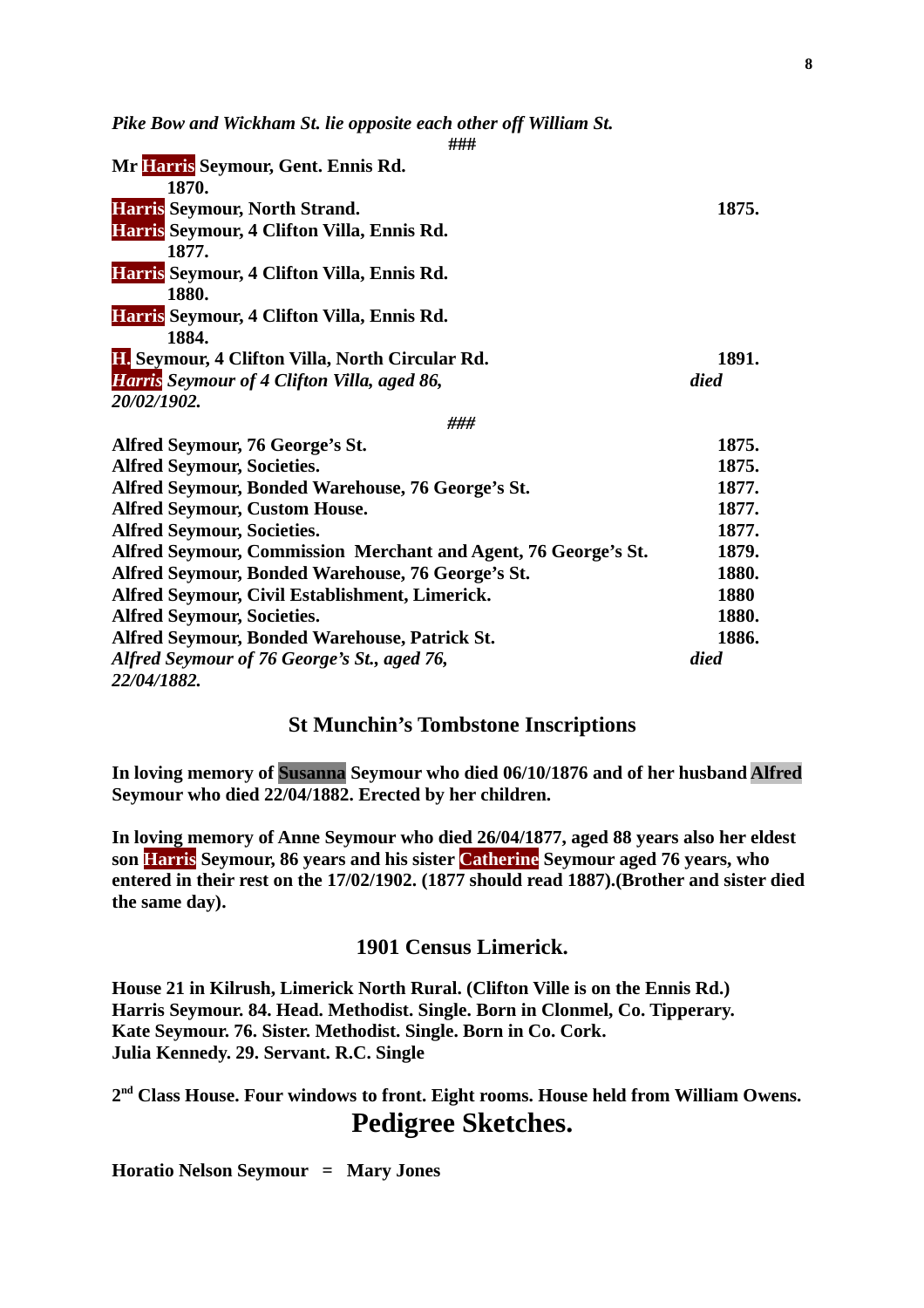| <b>B.</b> 1801 |               |
|----------------|---------------|
|                | M. 23/12/1830 |
| D. 13/08/1877  | D. Feb 1846.  |

| Alfred Seymour = Susanna Seymour<br><b>Caroline</b>                                  |                                 |                                                            | <b>Mary</b>        |                          | <b>Elizabeth</b>                                                              |  |
|--------------------------------------------------------------------------------------|---------------------------------|------------------------------------------------------------|--------------------|--------------------------|-------------------------------------------------------------------------------|--|
| <b>B.</b> 1835                                                                       | <b>B.</b> 1828<br>M. 08/04/1859 |                                                            | <b>B.</b> 1839     |                          | <b>B.</b> 1832<br>M. 19/12/1865                                               |  |
| D. 22/04/1882<br>76 George St.                                                       | D. 06/10/1876                   |                                                            | <b>D.Mar 1849.</b> |                          | D. Apr 1853.                                                                  |  |
| <b>Mary Josephine</b><br>B. 01/03/1860<br>M. 1882                                    | <b>Caroline</b>                 | <b>Margaret</b><br>B. 14/12/1863 B.11/09/1868 B.01/12/1871 |                    | <b>Alfred Neville</b>    | <b>Frederick William.</b><br>B.18/06/1873                                     |  |
| Horatio Seymour = Ellen. Richard Lloyd Jones                                         | <b>Mahoney</b><br>M. 1895       | B. 05/06/1865                                              |                    | Daisy.<br><b>B.</b> 1869 | <b>Sarah Neville</b><br><b>B.</b> 1863                                        |  |
| To USA from Cobh 1895                                                                |                                 | <b>To USA. 1881</b>                                        |                    |                          | D. 1867                                                                       |  |
| Both Mary who died in 1849 and Elizabeth who died in 1853, died at Rathbane Cottage. |                                 |                                                            |                    |                          |                                                                               |  |
| Susanna, Alfred's wife, was the daughter of Joseph Thomas Seymour.                   |                                 |                                                            |                    |                          |                                                                               |  |
|                                                                                      |                                 |                                                            |                    |                          | Note the name, Mary Josephine, Mary was Alfred's mother's name and Joseph was |  |
| Susanna's father's name. Why were the surnames Lloyd, Jones and Neville used?        |                                 |                                                            |                    |                          |                                                                               |  |
| <b>James Seymour</b><br><b>Jnr. Merchant</b><br>of Limerick<br>Seymour?)             | <b>Miss Trotter</b><br>$=$      | of Youghal                                                 |                    |                          | M. 20 Nov 1800. (Are these the parents of Thomas Trotter                      |  |

**The other Thomas Trotter Seymour who was born in 1850, was the son of the first Thomas Trotter. The second T. T. Seymour married Alicia Peacock in Killadysert in 1876 and lived in Ennis, Co. Clare. First at Lifford Cottage and then his son is to be found in the 1901 Census at No 1 High St. in a house big enough to house 6 Boarders and the son was only a medical student without a personal income, so the house must have been his parents as he couldn't afford to have bought it.**

|                              | Thomas Trotter Seymour = Elizabeth Anderson Smith (Bessie). |                                              |              |                  |
|------------------------------|-------------------------------------------------------------|----------------------------------------------|--------------|------------------|
| Cabinetmaker in 1837.        |                                                             |                                              |              |                  |
| of George's Street.          |                                                             |                                              |              |                  |
| <b>B.</b>                    | <b>B.c. 1813</b>                                            |                                              |              |                  |
|                              | М.                                                          |                                              |              |                  |
| D.                           |                                                             | D. 06/03/1895 at Rathbane Cottage. Age 82.   |              |                  |
| <b>Arthur Henry</b>          | <b>Charles Edward Stanley Briscoe</b>                       |                                              | <b>Bessy</b> | <b>Marion</b>    |
| <b>Thomas Trotter</b>        |                                                             |                                              |              |                  |
| Bt. 02/02/1840 B. 07/10/1842 |                                                             | <b>B.</b> 26/09/1848<br><b>B.</b> 11/07/1841 |              | <b>B.c.</b> 1850 |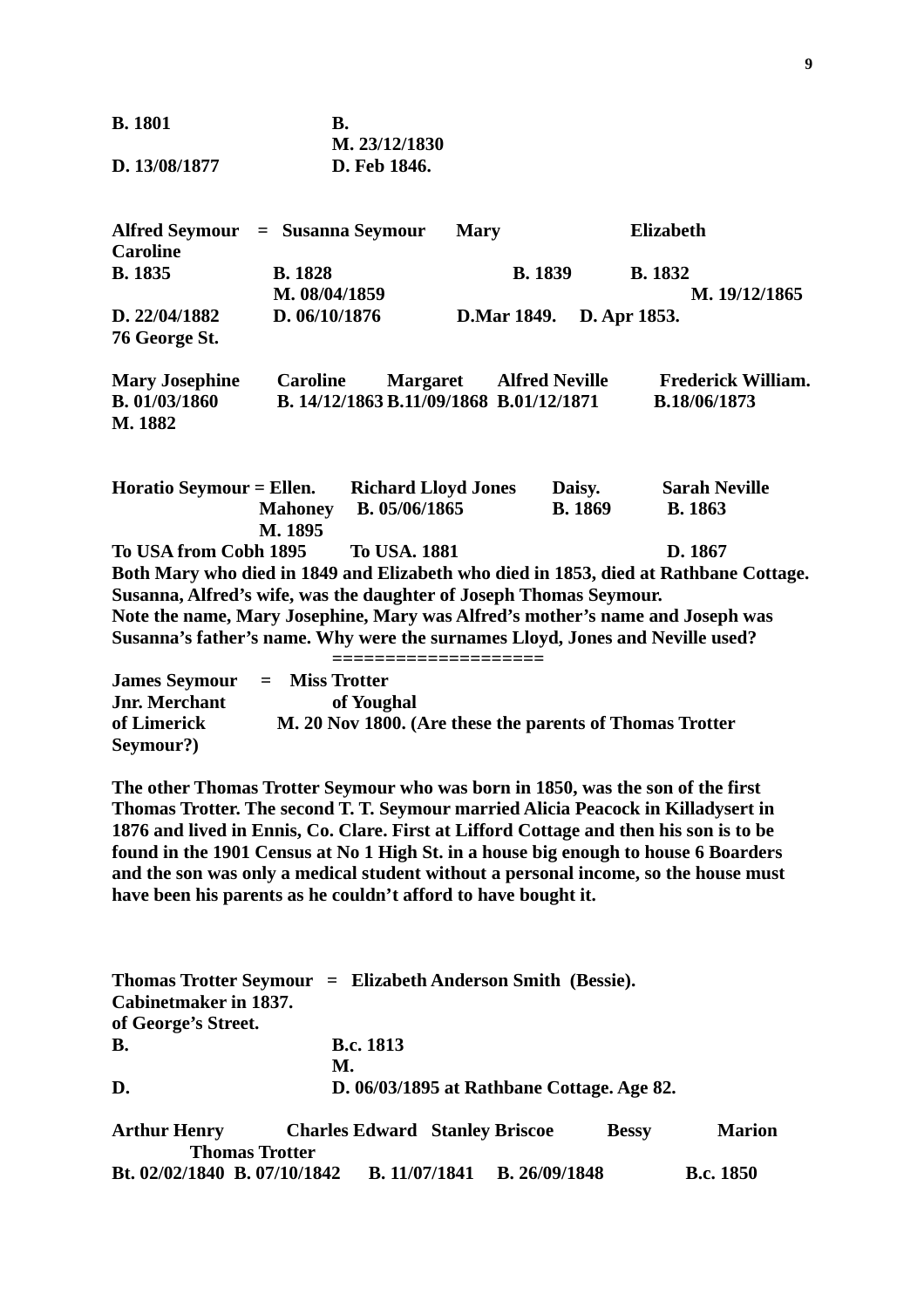**D. 1898. D.**

| <b>John Fisher Seymour = Margaretta Rees</b> |                         |
|----------------------------------------------|-------------------------|
| <b>B.c. 1803</b>                             | В.                      |
|                                              | M. June 1832 in England |

**D. 06/11/1879 D.**

**Richard Henry. Emily Mary EmilyAgnes William Rees B. 13/08/1839 B. 1837 B. 27/12/1840 B. 19/07/1843 B. 1835 D.5/3/1840 D. 22/02/1862. (18) D. 22/01/1884 (49) At Cecil St. at Glentworth St. at Glentworth St. A Banker in 1879.**

**John Fisher Seymour was a Cabinet Maker when he married. He must have changed to Auctioneering when he returned to Ireland. He died at 13 Glentworth Street. Margaretta and her daughter Mary E[mily] were running an academy/school at 13 Glentworth St. from 1867 to 1875 when they moved to 8 Victoria Terrace.**

**====================**

| <b>James Seymour Jnr</b> = Miss Trotter                      |            |                 |                                                         |               |    |                              |
|--------------------------------------------------------------|------------|-----------------|---------------------------------------------------------|---------------|----|------------------------------|
| <b>Merchant</b>                                              |            | of Youghal      |                                                         |               |    |                              |
| <b>B.</b>                                                    | В.         |                 |                                                         |               |    |                              |
|                                                              |            | M. 20/11/1800   |                                                         |               |    |                              |
| D.                                                           | D.         |                 |                                                         |               |    |                              |
| Thomas Trotter Seymour = Bessie (See last page).<br>$=$ Jane |            |                 |                                                         |               |    | <b>Thomas Austen Peacock</b> |
| <b>B.</b>                                                    |            | <b>B.c.1813</b> |                                                         |               |    |                              |
|                                                              |            |                 |                                                         |               |    |                              |
| D.                                                           |            |                 | D. 06/03/1895 at Rathbane Cottage                       |               |    | <b>D.1901</b>                |
| <b>Cabinetmaker in 1837</b>                                  |            |                 |                                                         |               |    |                              |
| <b>John Laird</b>                                            | $=$ Marion |                 | Arthur Henry = Frances. Thomas Trotter = Alicia Peacock |               |    |                              |
| <b>B.</b> 1838                                               | В.         | <b>Rev</b>      | <b>Marian</b>                                           | <b>Ennis</b>  | В. |                              |
|                                                              | M. 1867    |                 | <b>Maguire</b>                                          | Co. Clare     |    | M. 1876                      |
|                                                              |            |                 | D. $-$ /06/1903 D.10/02/1898. Both died 21/10/1870      | D. 20/05/1897 |    |                              |

 **Drowned in Madras.**

*When they died, the Lairds were both living in Rathbane Cottage. They had at least four daughters, Susanna, Bessie/Elizabeth, Marion and Georgina. They also had at least one son Dr. Harry Seymour Laird. When John Laird died his nephew Thomas P. Seymour, a Medical student, and his sister Bessie, of No 1, High Street, Ennis, Co. Clare attended the funeral. (No 2 was a large, Bank of Ireland, building).*

*Since Thomas P. Seymour and Bessie were the children of Thomas Trotter Seymour we have to accept that Marion Seymour, John Laird's wife, was a sister of Thomas Trotter Seymour.* 

*Thomas Trotter Seymour was married to Alicia Peacock in Killadysert in 1876, he died on the 20/05/1897. They also, with the other children, had a daughter Mary who died on the*